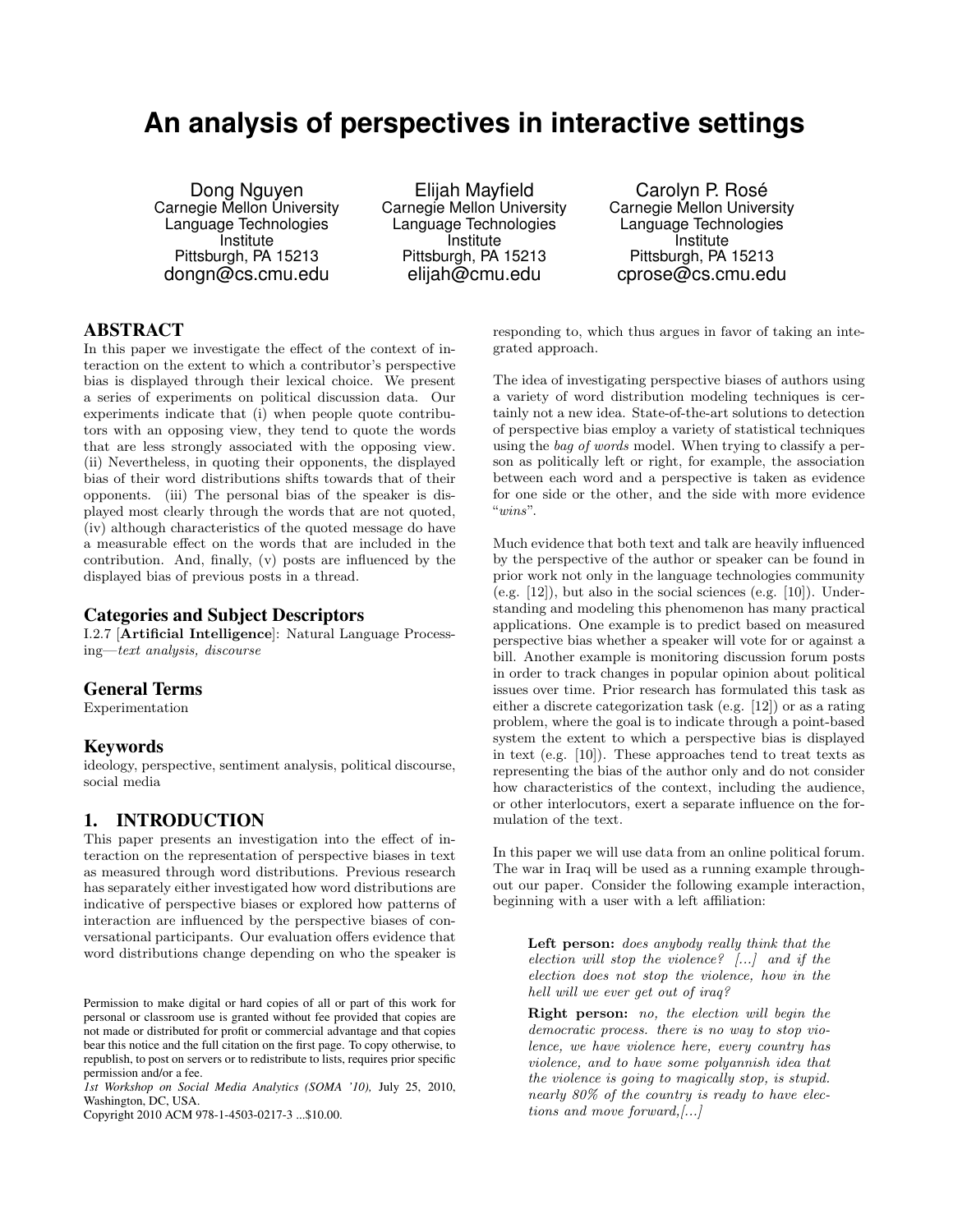Left person: whoever thought that an election held at the point of a gun would ever wipe away the decades of simmering hate between sunnis, shi'ites and kurds and that, [...] once the "election" was held that they would all just start to work together for the creation of a vibrant, prowestern, american style democracy?

We see here first evidence of the affiliation of each poster in their choice of words, but also evidence of the influence of posts on responding posts. For example, we see the initial left affiliated poster mentioning "violence" twice, which can be identified within this data as being left associated, using the model discussed later in the paper. However, the right affiliated user who responds uses this term several times. His own affiliation comes out in the reference to "democracy", and to a lesser extent "elections", which is also right associated but less strongly. The many references to specific people groups in the next post is very characteristic of the left style of posts in our data. However, we also see evidence of adopting the terms used in earlier posts in order to continue the discussion in a cohesive manner. In order to properly model the relationship between word distributions and perspective bias, we must account not only for the contribution of the speaker's own perspective bias, but also characteristics of the interaction that provide the context for the contribution.

Our contributions are twofold. We first propose a method that estimates the political orientation of text (section 3). We then present a series of experiments using this method to explore the effect of speaker affiliation and characteristics of the context on the measured bias (section 4). As part of this analysis, we will examine quoting behavior as well as the influence of contextual factors at multiple levels of abstraction (i.e., thread and quoting level).

# 2. RELATED WORK

Van Dijk [20] and other researchers from the critical discourse analysis tradition discuss how ideologies influence language and discourse, which therefore also influences how people acquire, learn or change ideologies [21]. An example of ideological language given by Van Dijk [20] is calling a group of people "terrorists" rather than "freedom fighters". He furthermore states which information in a text is foregrounded or backgrounded depends on importance and relevance and thus is influenced by the ideology of the speaker. For example, on a topic such as amnesty for illegal immigrants, anti-amnesty proponents will focus more on the negative impacts of the immigrants, while the pro-amnesty side would focus on positive aspects such as the contribution of these immigrants to society.

Nevertheless, within this same discourse analysis tradition we can find reference to the impact of the context of an interaction on the formulation of a contribution to that interaction. For example, Kristeva [9] coined the term intertextuality, which refers to the way text and talk refer and build on other texts. Momani et al. [6] studied intertextual borrowings from opposing ideological text in political discourse. Through this process, speakers may quote other people, which might make their word distributions resemble those of their interlocutors. Nevertheless, Momani and others argue that when people borrow text from ideologically opposing views, they often select quotations that serve their own purposes, and thus do not represent the same thing that they do when they are employed by their interlocutors. This thus suggests that conversational text should not be treated in isolation when modeling perspective bias.

Analysis of the manner in which political ideology influences presentation of self through text is a major research topic in the political sciences. Estimating the policy positions of political persons has been a widely addressed research topic. Early approaches hand coded texts, which is highly labor intensive. This led to research exploring automatic methods for this problem. Developments in computational linguistics and machine learning led to the exploration of statistical approaches. Laver et al. ([10]) proposed the so called word scores approach, where the political orientation of a text is calculated by scoring every word depending on the probability of word in training documents and the political orientation of these documents. The statistical approach has shown to be effective. Lin et al. [11] showed that document collections representing different perspectives can be successfully distinguished from other types of collections based on word distribution divergences.

Classical machine learning techniques such as SVM and Naive Bayes have been applied to classify the political leanings of blogs (such as [5]). These techniques however do not model the generative process displaying perspective bias through text. Yu et al. [22] tried to classify whether a person would vote for or against a bill. However their performance decreased dramatically when they trained and tested across multiple debates representing a variety of topics rather than a specific debate covering only one topic. They point out that SVM classifiers seek to choose discriminative words with broad coverage. Unfortunately it is possible that such generalizable features are very rare. Some words can convey strong political opinions in only particular debates, and therefore are not picked up by classifiers such as SVM when a general model is trained that cuts across a variety of topics. Thus, the contribution of topic as an influencing factor on word choice must also be considered.

Topic modeling approaches have become very popular for modeling a variety of characteristics of unlabeled data. A well known approach is Latent Dirichlet Allocation (LDA) (Blei et al. [3]), which is a generative model and is effective for uncovering the thematic structure of a document collection. Two models that are specifically tailored to the problem of modeling different perspectives are the crosscollection Latent Dirichlet Allocation (ccLDA) model (Paul and Girju [16]) and the joint topic and perspective model for ideological discourse (Lin et al. [12]). Both assume that the frequency of a word depends on the relevance in the topic and on the perspective of the speaker or author. ccLDA [16] builds on the standard LDA model [3] and the cross-collection mixture model (ccMix) by Zhai et al. [23]. ccLDA discovers the topics across multiple text collection and estimates for each topic a shared distribution and collection specific distributions. The model of Lin et al. [12] assigns every word a topical weight indicating how often it was chosen depending on the topic, and an ideological weight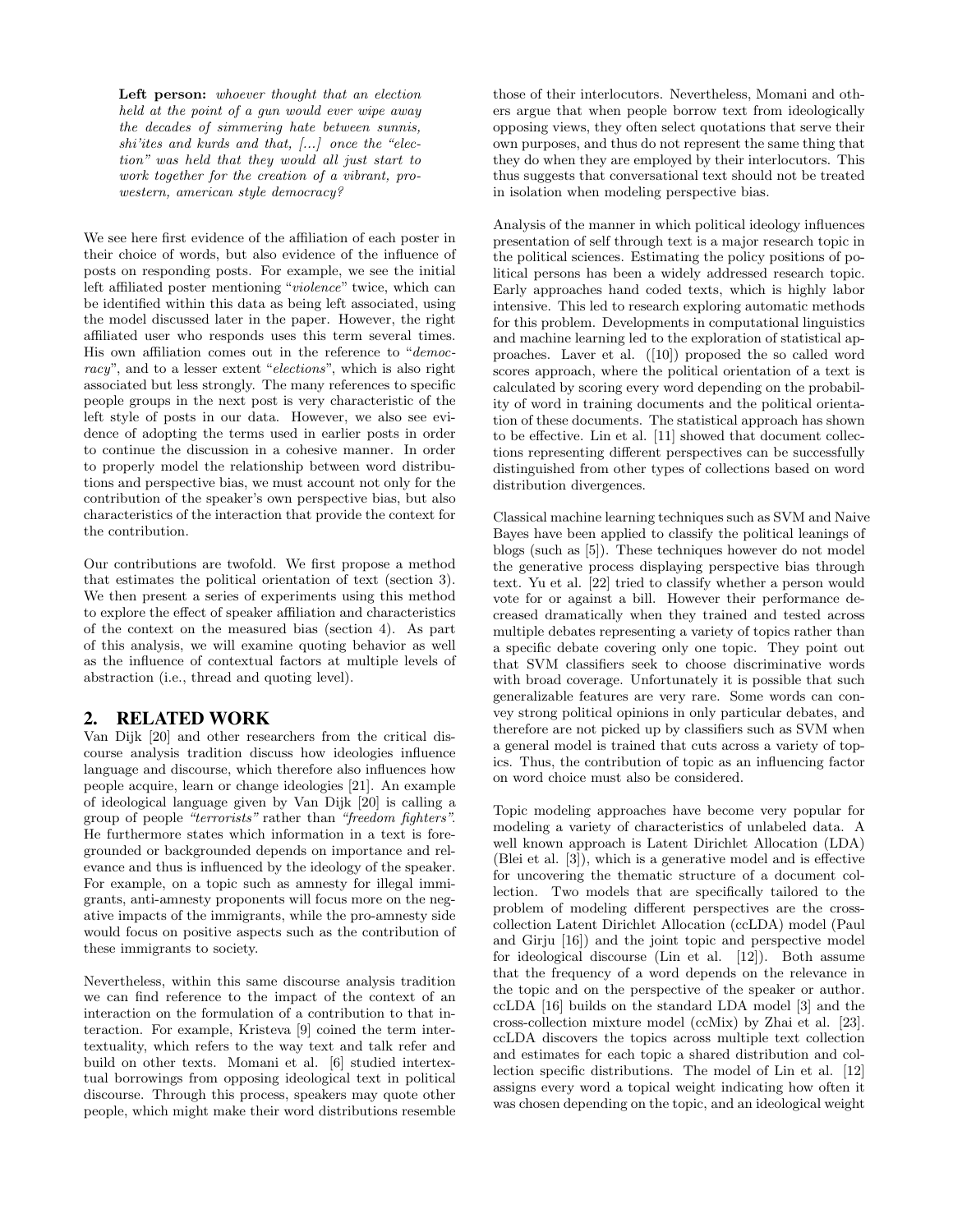which depends on the perspective of the speaker or author. However, Lin's model does not distinguish between different topics, but assumes all text is about the same topic. Neither approach takes the influence of context on lexical choice into account.

Instead of looking at the textual content, research has also been done that exploits behavioral patterns of users responding to users with different viewpoints. Malouf and Mullen [13] and Agrawal [1] both pointed out that perspective classification in social media is very hard, because of the informal nature of text present in media such as online forums and newsgroups and the fact that people are talking about the same topics. They showed that classification performance improved, when they made use of the observation that people tend to react to people they disagree with. The drawback of these approaches is that often information such as who the user is responding to is not available. But more importantly their use of the textual content was very limited.

Thus two lines of research involving perspectives have been observed. The first uses textual analysis, the second exploits interaction information (such as quoting patterns). However, we are not aware of research that combines these two aspects to analyze perspectives in text as we do in this paper.

# 3. ESTIMATION OF POLITICAL ORIEN-TATION

In order to be able to investigate changes in bias in text due to interaction factors, we need to have a method to measure the bias in text. In this section we present and evaluate various methods to measure the bias in text. In Section 4, we will introduce an online political forum that we will use for our analysis of perspectives in interactive settings. However, here we are using a different dataset for practical reasons that we will outline next.

# 3.1 U.S. Floor debates dataset

The political debates dataset consists of transcripts of U.S. floor debates from the year 2005 and is provided by Thomas et al. [18]. Each debate consists of a series of speech segments. Every segment is annotated with a speaker id and the party of the speaker. The provided data is split into a training, development and test set. We use the stage three version of the data as provided by Thomas et al. [18]. This version contains less noise, because single sentence speech segments containing the word "yield" are removed. The test set contains 860 speech segments. Speech segments by speakers marked as Independent will not be used in our experiments.

An advantage of this dataset is that the text is very clean, because the language is very formal and the transcripts are clean (e.g. no misspellings). In addition the amount of data per political affiliation is balanced and there are a lot of different speakers participating in the debates. Furthermore for our purpose to evaluate and compare different methods, this dataset also contains enough data to split into a reasonably sized train and test set.

All text is lowercased and terms occurring less than 10 times are discarded. Furthermore a stopword list is applied.

# 3.2 Method

This section outlines our general approach for estimating the bias in text. We take a topic modeling approach to estimate the word distributions for left and right text. We then estimate the bias of a text as a combination of the individual bias estimates of each word.

# *3.2.1 Topic modeling*

Taking a topic modeling approach gives us the advantage that we can exploit the topic information when determining the political orientation of a word, because some words carry a stronger political orientation in connection with particular topics. Furthermore, this gives us an opportunity to perform an analysis on the extracted topics themselves. We apply LDA to build a topic model using a pre-specified number of topics. We then calculate post-hoc collection specific topic distributions, by calculating for each collection the topic distribution only over the documents from that collection. For example we can have a collection with documents written by left people, and a collection with documents written by right people. We build a standard LDA model over all documents, but then for each topic we also calculate a left distribution by calculating the distribution only over the documents from the left document collection and similarly for right. We use the Lingpipe toolkit [2] to train the LDA model.

# *3.2.2 Estimation of bias*

We propose to estimate the bias of a text as a combination of the individual bias estimates of each word. The bias for a particular word depends on the topics sampled for the text and how distinguishing the word is for a particular affiliation. We first sample the text using Gibbs sampling to estimate the topics of the tokens in the text. The bias of the text is then calculated by looping over all tokens in the text and adding the bias estimation of each token, which indicates how left (or right) the token is for the sampled topic. We compute the average over 50 iterations for every text in order to get a more stable value.

Our general approach builds on the intuition that a word is more distinguishing for a particular affiliation if it has a high probability associated with that affiliation and a low probability for the other affiliation (e.g. a high probability for left and a low probability for right). This idea has already been used in previous research (e.g. [19], [16]) to extract distinguishing words when comparing distributions. For every affiliation we therefore order the words in descending order according to the probability of the word in the collection specific distribution of that topic. Each word is given a rank, with the first word having a rank 0. The resulting formula for a word  $w$  in topic  $t$  looks as follows:

 $bias(w, t) = log(rank_{right}(w, t) + 1) - log(rank_{left}(w, t) + 1)$ 

In this formula a word gets a positive value if it is more distinguishing for left, while it gets a negative value if it is more right. For example a word that ranks  $\boldsymbol{5}^{th}$  in the left distribution and  $100^{th}$  in the right distribution is more distinguishing of left than a word that ranks  $10^{th}$  in the left distribution and  $20^{th}$  in the right distribution. The use of a logarithm gives the difference in ranking more weight when the words have higher probability. We furthermore experiment with a variant that only takes into account a word if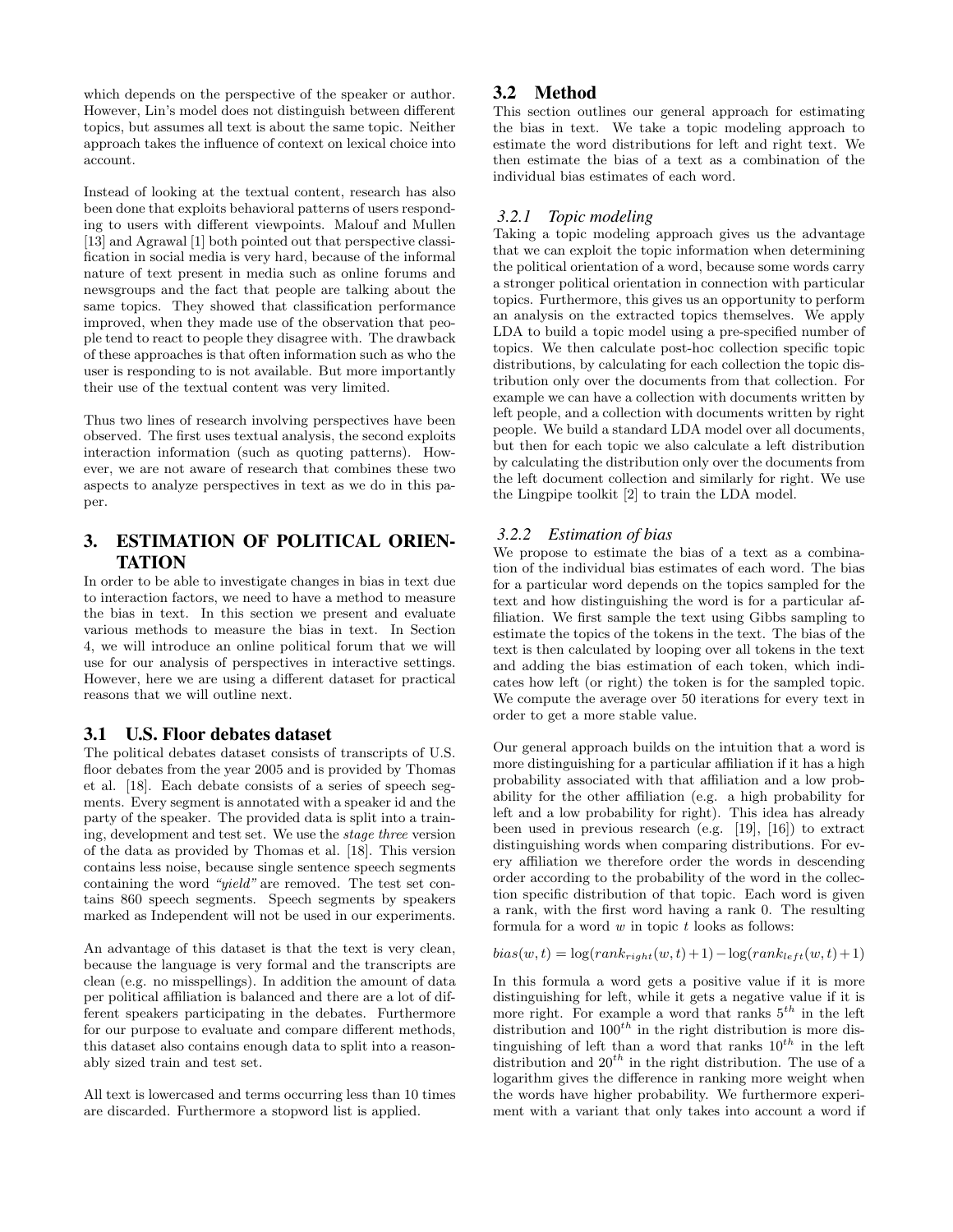the word appears in the top  $r$  words of the particular topic for at least one collection. To investigate the effect of adding topical information, we also experiment without topical information (thus having only one left and right distribution pair). Thus we have the following methods:

- Increase rank Our proposed method with topic information and no threshold
- Increase rank,  $r=X$  Our proposed method with topic information and threshold X
- Increase rank, no topics Our proposed method without topic information

# 3.3 Evaluation

In order to evaluate our bias estimation approaches, we build an LDA model with 10 topics over the debates dataset. We compare the classification accuracy of our bias estimation variants with two baselines, Naive Bayes and the majority baseline. For the variant where only highly occurring words are taken into account we set  $r=50$ , which we determined experimentally using a development set. We evaluate the accuracy on individual speech segments (Table 1) and speech segments aggregated per person (Table 2).

As can be seen in Table 1, both bias estimation methods perform better than Naive Bayes. The accuracy is relatively low however, which can be explained by the fact that we try to classify individual speech segments, which often do not convey a strong perspective or have a neutral nature (for example organizational speech segments). An example of such a speech segment is "mr. speaker , i demand a recorded vote.".

To see if the algorithms are better in classifying longer texts, we aggregate all texts of the same person in the test set. As can be seen in Table 2, this improves the performance. Note that we only use text in the test set, which therefore assigns for some persons still a small amount of text. The performance of increase rank increases less than the other methods (increase rank with r=50 and Naive Bayes). Increase rank with r=50 outperforms the other methods, and therefore is the preferred method for our next experiments.

We furthermore experiment with using the same bias estimation mechanism but without the topics. This method performs lower than the ranking mechanism that takes topics into account in both tests (increase rank without threshold). This suggests that adding topical information is effective, however the difference in between "increase rank" and "increase rank, no topics" is not statistical significant. Note further that when aggregating all text of persons (Table 2) topical information makes less of a difference since this aggregates text from multiple debates, making topic information less useful.

# 4. INTERACTIONAL DYNAMICS

We will first briefly outline our planned experiments. We then discuss our dataset, our experiments and results.

Table 1: Classification accuracy speech segments

| Method                   | Test set accuracy (<br>$\%$ |
|--------------------------|-----------------------------|
| Increase rank, no topics | 61.88                       |
| Increase rank            | 63.52                       |
| Increase rank, $r=50$    | 65.38                       |
| Naive Bayes              | 62.70                       |
| Baseline (majority)      | 50.80                       |

|  | Table 2: Classification accuracy persons |  |  |
|--|------------------------------------------|--|--|
|--|------------------------------------------|--|--|

| Method                   | Test set accuracy $(\%)$ |
|--------------------------|--------------------------|
| Increase rank, no topics | 66.80                    |
| Increase rank            | 67.84                    |
| Increase rank, $r=50$    | 72.96                    |
| Naive Bayes              | 69.87                    |
| Baseline (majority)      | 50.62                    |

# 4.1 Overview experiments

We analyze the influence of interaction on perspectives with two different experiments.

#### Topic modeling experiment

With this experiment, we build a topic model, where text is now allocated to a collection depending on the interaction context (such as a left person responding to a right person or a left person responding to a left person). By analyzing the extracted topics and collection specific distributions we are able to analyze and compare word usage in different interactive contexts.

#### Bias estimation experiment

With this experiment we apply our method to estimate the bias in text to the online forum. We then perform statistical analysis to analyze the separate and joint effects of interaction factors on these bias estimates.

#### 4.2 Online political forum dataset Characteristics

The dataset is extracted from the forum of the website politics.com and is provided by Malouf and Mullen [13]. Users are able to indicate their political stance in their user profile. They modified these descriptions and assigned one of the following labels to the users: republican, conservative, r-fringe, democrat, liberal, l-fringe, centrist, independent, libertarian, green, unknown. These categories (excluding unknown) are grouped by Malouf and Mullen into 3 main categories: right, left and other. Table 3 presents some statistics about the dataset.

Preprocessing First we filtered threads that were largely off topic. We

Table 3: Dataset forum politics.com

| Total number of users | 408                   |
|-----------------------|-----------------------|
| Left users            | 96                    |
| Right users           | 88                    |
| Number of threads     | 3861                  |
| Number of posts       | 77,854                |
| Date                  | Dec. 2004 - June 2005 |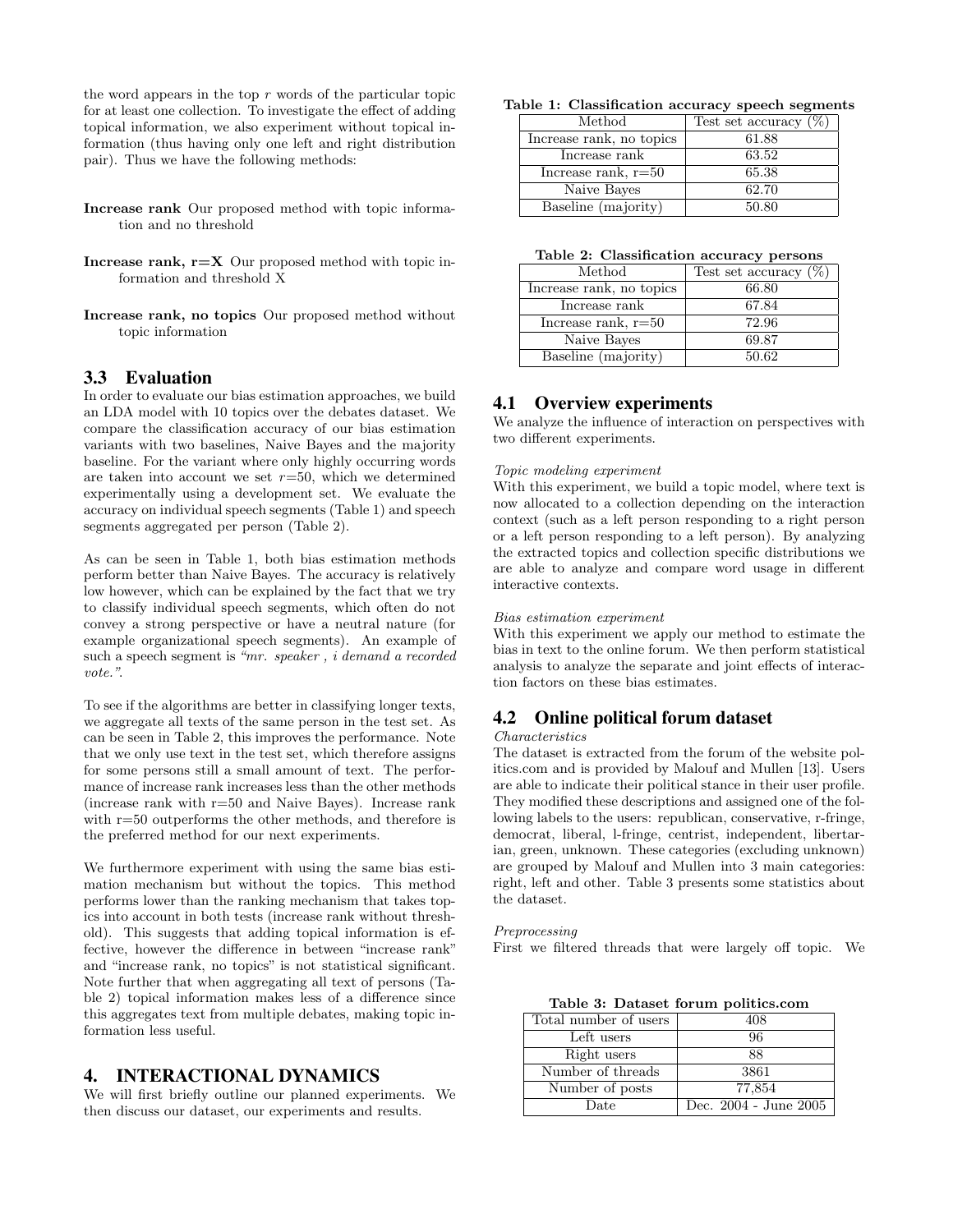manually created a list with common political words (such as "republican, democrat, bush, government, economy", etc.). For each thread we counted how many times these words occurred in the thread. If the count was less than 4, we discarded the thread. Using only this crude heuristic we already removed 1446 of the 3861 threads.

Next we normalized the text by lowercasing all text and discarding terms occurring less than 20 times. Stop words are filtered using a stop list. Usernames, username variants and quotes are removed from text. We wanted to filter user references from training data in order to prevent our model from overfitting on these terms. However, only filtering the full usernames is not enough, since we observed that users often do not refer to other users with their full usernames, but often use variants such as abbreviations. We therefore automatically created for each username a list of variants. For example, we added variants such as This or acronyms  $(TIAU)$  when the username is  $This IsA Username$ .

#### Extraction of interaction context

To each post we assign a label indicating the affiliation of the user and the affiliation the user is responding to. We view these labels as an indication of the interaction context the post was written in. Posts written by a user or responding to a user of which the affiliation was unknown or other are discarded. To each post we assign one of the following labels:

- LR: left responding to right
- LL: *left* responding to *right*
- L: The posts by *left* users for which the interaction context could not be determined
- RL:  $right$  responding to left
- RR: right responding to right
- **R**: The posts by *right* users for which the interaction context could not be determined

Malouf and Mullen [13] automatically extracted quoted data from their political dataset. Using these quotes, we can identify the post a user is reacting to. Unfortunately, most of the users do not explicitly quote a post they are reacting to. We apply the following heuristics if the post does not contain a quote to extract the affiliation the user is responding to. The first heuristic is formed by the observation that users often mention the poster he is reacting to. We match on these references using our automatically created list of username variants and substrings of usernames. If no username can be matched, we employ the following heuristics. The first post does not react to a particular affiliation, and the second post reacts to the first post. Also, when the previous post and the first post of a thread carry the same affiliation, we also mark the post as reacting to that affiliation. Furthermore, when all previous messages are from the same affiliation, this is also the response affiliation.

### *4.2.1 Comparison with the debates dataset*

While the debates dataset is cleaner, we consider the political forum to be more appropriate for an analysis of the influence of interaction on bias representation.

| Table 4: Representative words in a topic about war |  |
|----------------------------------------------------|--|
| in Iraq with interactional collections             |  |

| Global  | Left replying to Left | Left replying to Right |
|---------|-----------------------|------------------------|
| iraq    | wolfowitz             | icbm                   |
| weapons | intelligence          | dubya                  |
| saddam  | qaeda                 | wmd                    |
| bush    | iran                  | osama                  |
| war     | defense               | spin                   |

Table 5: Representative words in a topic about war in Iraq (global, and separated by political leaning)

| Global   | Left     | Right     |
|----------|----------|-----------|
| iraq     | shi'ite  | whine     |
| war      | baghdad  | defeat    |
| military | country  | democracy |
| iraqi    | invasion | strategy  |
| american | army     | enemy     |
| troops   | sunnis   | war       |
| bush     | men      | mission   |
| people   | bush     | freedom   |

Although both datasets are from an interactive setting, we observe that in the online forum people often address others directly when responding to each other. In contrary, speakers in the debates dataset do not directly speak to a particular person but address other persons indirectly, such as "mr. speaker, i will be happy to respond to the gentleman" or "it is very clear that the gentleman from colorado". There is also a difference in the way users represent themselves. Speakers in the congress often have a complex, more hidden agenda. Not only the party they belong to, but also the district they are representing and their own beliefs influence the way they present themselves. In contrast, users in an online political forum are often anonymous and therefore can speak freely. There is no reason to assume they are not speaking primarily on their own behalf.

### 4.3 Topic modeling experiment

In section 4.2 we have described how we determine the interaction context of a post. We build a topic model with 6 collections, where the collection represents the interaction context of the text. We will have the following collections: left, left replying to right, left replying to left, right, right replying to left and right replying to right. We build a topic model with 10 collections and calculate post-hoc collection specific distributions as described in section 3.2.1.

We observed that the topics and the extracted distinguishing words were of less quality in general, because the amount of data per collection is less compared with only using two sides (left versus right). Due to the data sparsity we have not performed an extensive analysis. However, some topics did have a good quality. For example, Table 4 presents the most distinguishing words for two collections (left replying to left, and left replying to right) for a topic about the war. Especially the top words of left replying to right are striking. For example "dubya" is a nickname for president Bush often used by people who are criticizing him or the conservatives in general. Another example is the word "spin" referring to "spinning the truth".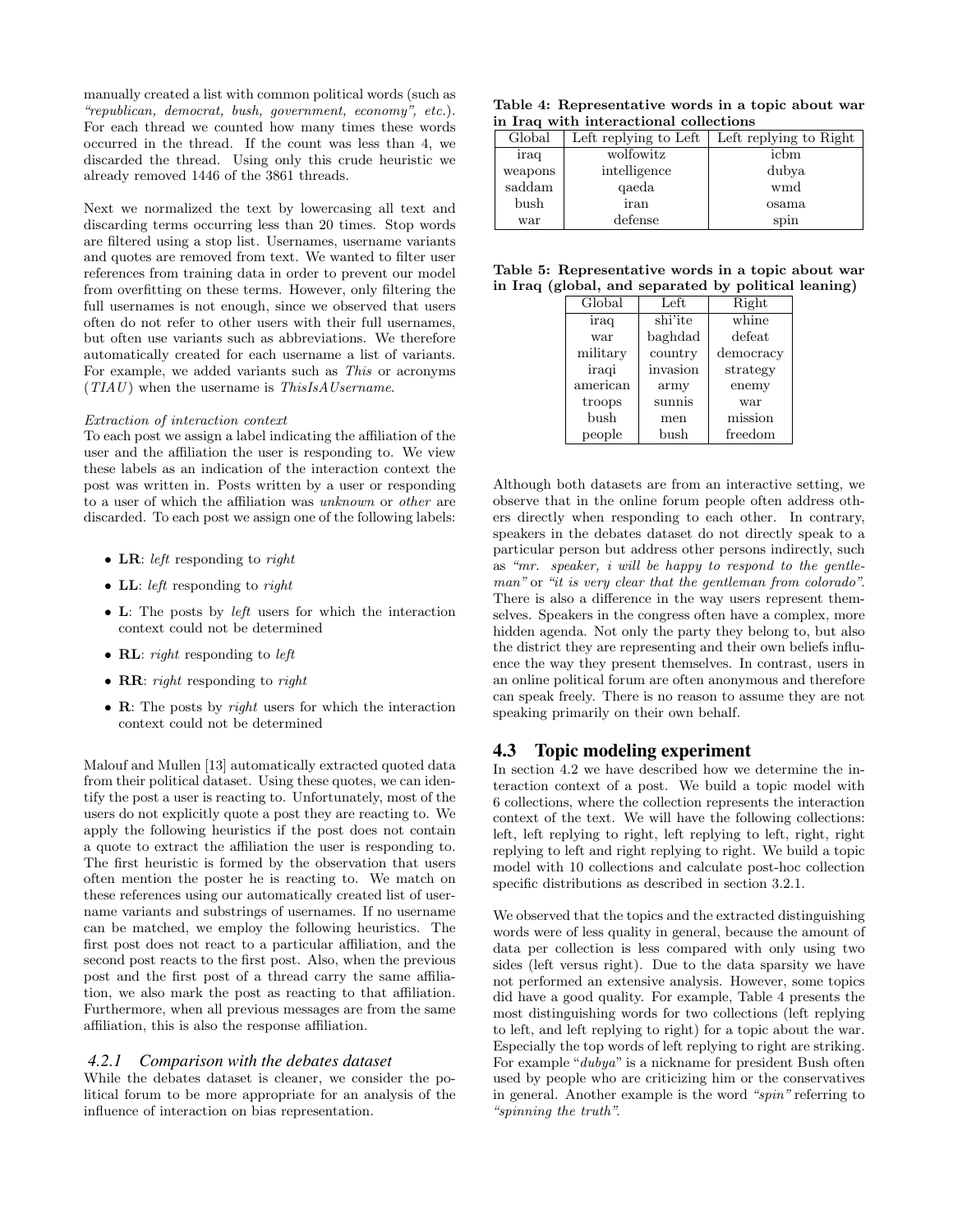# 4.4 Bias estimation experiment

With this experiment we analyze the separate and joint effects of interaction factors on bias representation in text.

# *4.4.1 Methodology*

We build a topic model from the online forum dataset with 15 topics and set r=60 (determined by varying parameter and validating using cross-validation). We use two collections, left and right, and aggregate posts by thread. Text of users for which the political affiliation is not known or marked as other are not taken into account. Using our proposed method we can estimate the bias in text. We then apply multivariate statistical analysis to measure the effects of the interactive setting on the bias. In particular we will perform the following analysis:

#### Quoting behavior analysis

We analyze the effect of quotes on the messages that are written in response to the quote. We will also focus on the question whether text is more influenced by the content of the quote the user is responding to or more by the bias estimation of the quote author.

#### Thread level analysis

This analysis will focus on the influence of the topic starter on the development of the thread.

### *4.4.2 Qualitative analysis*

Here we present a qualitative analysis as evidence of the face validity of our model, i.e., that its rating of left and right affiliation match what we would intuitively expect. Throughout this section, we highlight, by example, how our model matches this analysis: words which our model classifies as right-leaning will be marked in bold and left-leaning words will be underlined. An example of these words can be found in Table 5. The clearest factor which emerges in analysis of political discourse is the motivating agenda from the party in power. The run-up to the war in Iraq, and the maintained message throughout the time that this data was collected, played the most significant role in the framing of the debate. This rhetoric over time has been analyzed in depth. This body of work has identified two key themes which run through right-leaning political discourse on this topic. The first can be described as "terror" language, and the second can be thought of as "imperialist" language.

The first strategy is described by Kellner [7] as "terror language" and by Simons [17] as "crisis rhetoric." This pattern of description includes messages which evoke emotional responses to the threat of attack. To be effectively persuasive, this language must define the target as evil or fundamentally opposed to those who are hearing the message. It must also argue that the target is a present and dangerous threat. This provokes the listener into a defensive posture, eliciting an emotional response, which means listeners will be more likely to support an extreme ideology.

The second strategy was explored in detail by Cloud [4] in a study of changes to airport security concerns after the terrorist attacks of September 11. Cultural and racial prejudices are expanded upon in this strategy, instilling in the listener an attitude of superiority. This is a long-held tradition exemplified historically by Kipling's White Man's Burden [8]. This message honoring the virtue of the listener's culture, instilling a sense of duty to bring that culture to others, is paralleled by the right-leaning rhetoric leading up to the war in Iraq.

These strategies have a common goal of instilling a patriotic sense of nationalism in the listener, though they accomplish this in different ways. We observe both strategies in our data. The impact of "terror language" can be seen through examples:

Right person: get real and learn the truth and not what your spoonfed confirming that operation iraqi freedom is an integral part of the war on terror, soldiers of the 7th marine regiment destroyed a suspected terrorist camp early sunday en route to baghdad [...] iraq has been listed by the state department for over 13 years through republican and democrat as a terrorist state

The removed middle portion of this quote is an extensive list of military events in Iraq, most tied to Saddam Hussein and al Qaeda. The clear message is that the problem can be framed as a purely military issue, defining the problem in terms of "sides" which must be engaged and defeated in the interests of safety.

In the imperialist rhetoric, on the other hand, the war in Iraq is seen as a way to bring American ideals to a country that currently is viewed as inferior. This comes through the data we observe by framing the problem in terms of "democracy" and "freedom," such as in the excerpt below:

Right person: he said that we will stand with those who seek freedom in the world, and we will fight with them for freedom and democracy, because this is the answer to tyranny and oppression. how is it you can't see that?

As political rhetoric is largely defined by the body currently in control of government, it is not surprising that the vast majority of research on discourse related to the Iraq war has concentrated on the tone taken by the administrations of then-President Bush and the governments of international allies. This rhetoric largely followed the two patterns described above. In fact, we can see this disparity in the biases our model displays, where the relative bias of words in our left-leaning topic are not nearly as discriminative as those in the right-leaning topic. However, it is also vital to understand the rhetoric of the opposition.

Researchers have engaged the problem of how activists engage in discourse where they must argue against the majority, focusing specifically on opposition to war. The challenge that these activists face is complicated by the strong emotional reaction brought on by terror language and imperialist language. To speak out against this rhetoric runs the risk of sounding weak and unpatriotic, both of which are viewed negatively in American discourse.

In our data we see two primary strategies, justified by prior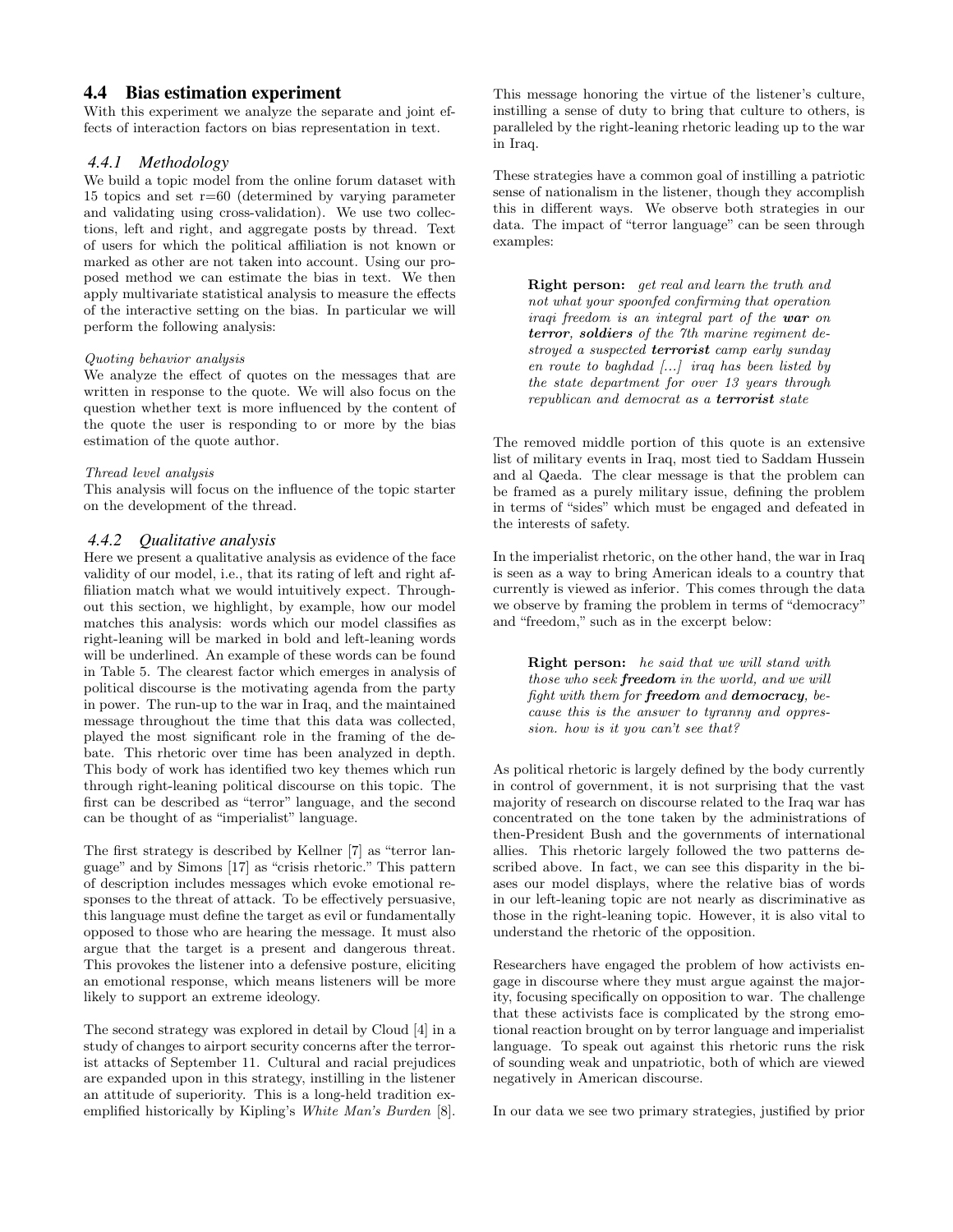research in political rhetoric, that are employed by antiwar speakers to avoid this response. The first is to connect speakers to the foreigners that they are discussing, building a "web of concern" which builds upon support for American troops and then relates the support for that group with emotional support for the non-Americans being discussed. This strategy has been detailed extensively by McCoy et al [15]. This allows the anti-war speaker to position themselves not as being unsupportive of American troops, but instead as being concerned with the well-being of all people, including both Americans and Iraqis. The posts make several explicit references to the "terror language" of the right, as terms such as "enemy" or "terrorist" are questioned and complicated. To illustrate this strategy, consider this excerpt from a post by a left-leaning poster:

Left person:  $i$  know this is hard for you to understand....but i have never "defended" the sunni rebels. i have only pointed out that they have, from their perspective, a legitimate reason for fighting us....and a reason that we would do well to acknowledge and adapt to. understanding that your enemy has a legitimate reason to hate you is not...i say again, not synonymous with "sympathizing" with them or "supporting" them. if terrorists and insurgents were identical, general casey would not have had to differentiate between them.

The second strategy of activists that we explore is that of "harnessing" the dominant or establishment discourse, taking advantage of the strong emotional ties that have been instilled already. This strategy and several related strategies was described by Maney et. al [14] in another study of peace activists. In this case, the same arguments are used as in the dominant discourse, but the polarity is reversed, describing the same actions but in a more negative light.

Left person: please read the thing in context. every part that says "whereas" is justification for the resolution, not for invasion. not until you get to the part that says: "section 1. short title. this joint resolution may be cited as the 'authorization for use of military force against iraq resolution of 2002" do you even get to anything that justifies invasion. in fact, it clearly outlines what must first be done before invasion is an option. bush clearly ignored the criteria, and just beat the war drum.

The strategies of the left are particularly interesting because they are by their nature dialogic. The "web of concern" strategy must be prompted by an assumed counter-argument, either because it is replying to a right-leaning post or because this response is expected. The dialogue that we presented at the beginning of this paper is an example of this "web of concern" response to the "imperialist" viewpoint from the right. The content of that post directly confronts the assumptions of the imperialist viewpoint, and the notion of a western-style democracy being a natural next step is complicated by the introduction of cultural factors such as the differences between Islamic sects.

The harnessing language of the left is also dialogic. In the example below, the language of nationalism that usually accompanies terror language from the right is attributed to the actions of terrorists. This forces the right-leaning speaker to hedge his statements and refine his viewpoint.

Left person: there are native iraqi sunnis who have every right to fight for their country like we would fight for ours. it was those individuals that i clearly spoke of.

Right person: i didnt say that all insurgents who kill americans in iraq come from someplace else.  $i$  said that there are no "freedom fighters" which is what you compared those indiginous sunni young men in iraq. i'll simplify this for you. there is no one born in iraq who is fighting and killing americans for their freedom or the freedom of fellow iraqis.

These strategies are not always followed closely, as they are not conscious efforts. In fact, as no central agreement is sought in most of the examples in our dataset, the text of participants in a discussion is often very polarizing. We see this in the example below:

Left person: by pointing out the inflation of Saddam's body count by neocons in an effort to further vilify him and thus further justify our invasion we are not DEFENDING saddam....just pointing out how neocons rarely let facts get in the way of a good war. Right person: So wait, how many do you think Saddam killed or oppressed? You're trying to make him look better than he actually was. You're the one inflating the casualties we've caused! Seriously, what estimates (with a link) are there that we've killed over 100,000 civilians. [...]

The left person uses subjective words representing his view such as "neocons", "vilify" and "invasion". The right person responds, but does not repeat these subjective words. He only borrows words such as "Saddam" and "inflating" (variant of inflation) to keep the conversation flowing. People therefore tend not to borrow a lot of words from the participants with the opposing view, except the words that are functional for the conversation flow.

Despite this, we see that local context has an impact on the terminology and understanding of partisan speakers, and that their opinions may not be changed but they are communicated differently in response to their opposition. We will perform a quantitative analysis in the next section, but even at a surface level, our model appears to convey the intuitive sense that prior work has described when analyzing war rhetoric.

# *4.4.3 Quantitative analysis*

#### Quoting behavior analysis

One of our goals is to investigate how the bias in text changes when people are quoting each other in the forum, and which factors influence these changes. For this analysis, consider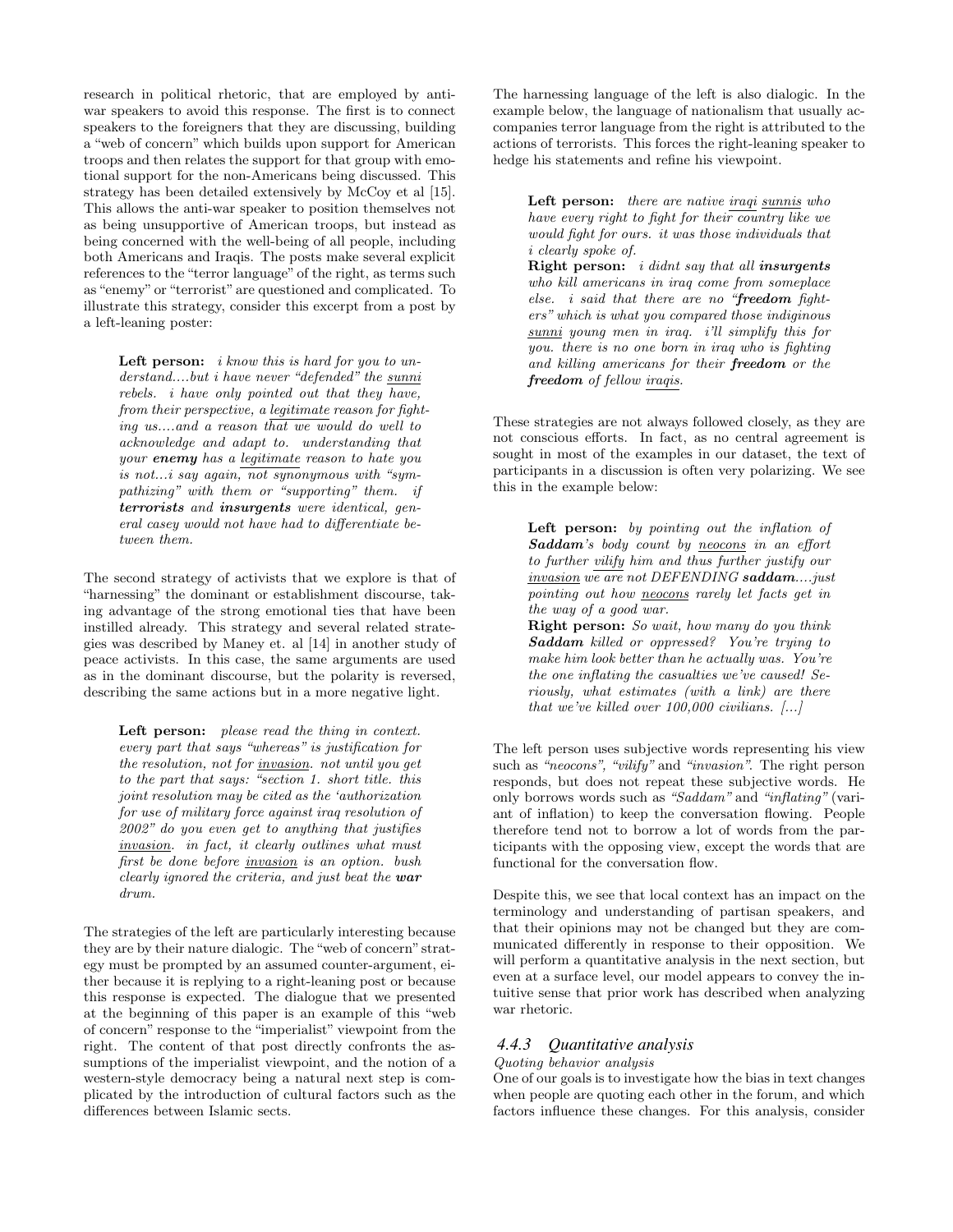that a responding message contains quoted text from the initiating message plus the responder's own contributed text. For each of these messages, we computed three word vectors, for which we then separately computed the bias score. The first vector contained the quoted text after the words that were repeated in the responder's text were removed (referred to as "words only in the quote"). The second contained the responder's contribution after the words that were included in the quote were removed from it ("words only in the post"). The final vector contained the words that were removed in computing the earlier two vectors ("words in both").

We first find a negative correlation between the bias of the words only in the quote and bias of the words only in the text ( $r=-0.1$ ,  $p < 0.05$ ). This can be explained by the fact that users respond more to others who hold opposing views (as observed by [13] who provided this data). Also the bias of the words only in the post are significantly affected by the poster's affiliation  $(F(1,570) = 9.23, p < .0001)$ , but not by the affiliation of the person who is quoted. However, when we compare the bias estimation of the whole quote and that of the whole text, there is a positive correlation  $(r=0.104, p$  $< 0.02$ ). Thus the personal bias of a person is most clearly displayed through the words that are unique to his response (thus not occurring in the quote). However, the bias in their response does shift towards that of the text that is quoted.

Using an ANOVA model we investigate which aspect influences the response to a quote the most. We observe that the affiliation and the estimated bias of the user who is quoted does not have a significant effect, while the bias of a quote does have an effect on the text of the user  $(r=0.104, p <$ 0.02) . Thus it seems the content the user is responding to has a larger effect on a text than how the user who is quoted represents himself in general.

We are also interested in analyzing which words are repeated when someone is responding to a quote. We find that when the poster is right, the bias estimation of the words that are repeated are significantly more right  $(F(1,469) = 4.2, p)$  $< 0.05$ ). They are also more right when the poster of the quoted material is right  $(F(1,469) = 6.97, p < 0.01)$ . We calculate the difference between the bias of the words both in the quote and response and the bias of the whole quote. A positive value means that the words that are repeated are the words that are more left in the quote. The plot in Figure 1 displays the mean value and confidence interval of this value depending on the affiliation of the author and that of the author being responded to. We see that when people are responding to the opposing affiliation, they tend to repeat words that are more neutral or in line with their own affiliation. For example, when a left person is responding to a right person, he picks the words that are more left compared to the whole quote. Furthermore we observe more variance when people are responding to the same affiliation. This might indicate that posters are less choosy about what aspects of their interlocutor's message they quote when they see themselves as being more aligned overall.

Thus, it looks like words are repeated to keep the conversation flowing, but the person who is responding tries not to adjust his language too much by repeating words that are less strongly associated with his opponent. This observation is also in line with our previous analysis that showed that the unique words in a response clearly display the bias of the person and not that of the affiliation who is being quoted.

Figure 1: Relation words picked in quote when responding



#### Thread-level analysis

We are interested in the extent to which a post is influenced by the previous posts in the thread. For a post by user  $u$  in thread t on position  $j$  in the thread we aggregate the bias estimation values of all posts occurring before the post of interest in the thread:

$$
BiasThread(j, t): \sum_{i=0}^{j-1} bias(post_{i,t}) * \frac{length(post_{i,t})}{\sum_{i=0}^{j-1} length(post_{i,t})}
$$

Note that we now take every post into account, even if the affiliation of the poster is not known or annotated as other. We furthermore calculate the difference between the bias estimation of the current post and that of the user without taking the current post into account. A positive value means that the current post is more left than the user normally is. We then find a small, but significant correlation between these two values  $(r=0.133, p<0.01)$ , indicating that users talk more left than they usually do when the previous posts in that thread are very left, and more right when the previous posts are very right.

We are also interested in the effect of the first post on the further development of the thread. We calculate the correlation between the bias estimation of a thread (without taking the first post into account) and the bias estimation of the first post of a thread. We discard threads where the first post was short (less than 10 tokens) or the number of posts was small (less than 10). We find a correlation between the bias estimation of the whole thread and the estimation of the first post  $(r=0.250, p<0.01)$ . However, this turned out to be a byproduct of the fact that more posts by right users are placed when the topic starter is right then when the topic starter is left  $(F(2,1824) = 240.7, p < .0001, R^2 = .2)$ . Once we took the proportion of left and right users into account, the bias estimation of the first post did not had a significant effect on the bias estimate of the thread anymore.

#### Limitations

Our dataset is very noisy, due to the informal text and sometimes incorrect quoting annotations. Furthermore the number of active users is quite small, and the left people clearly dominate the right people in the amount of text they write. It is therefore hard to generalize the results we have found.